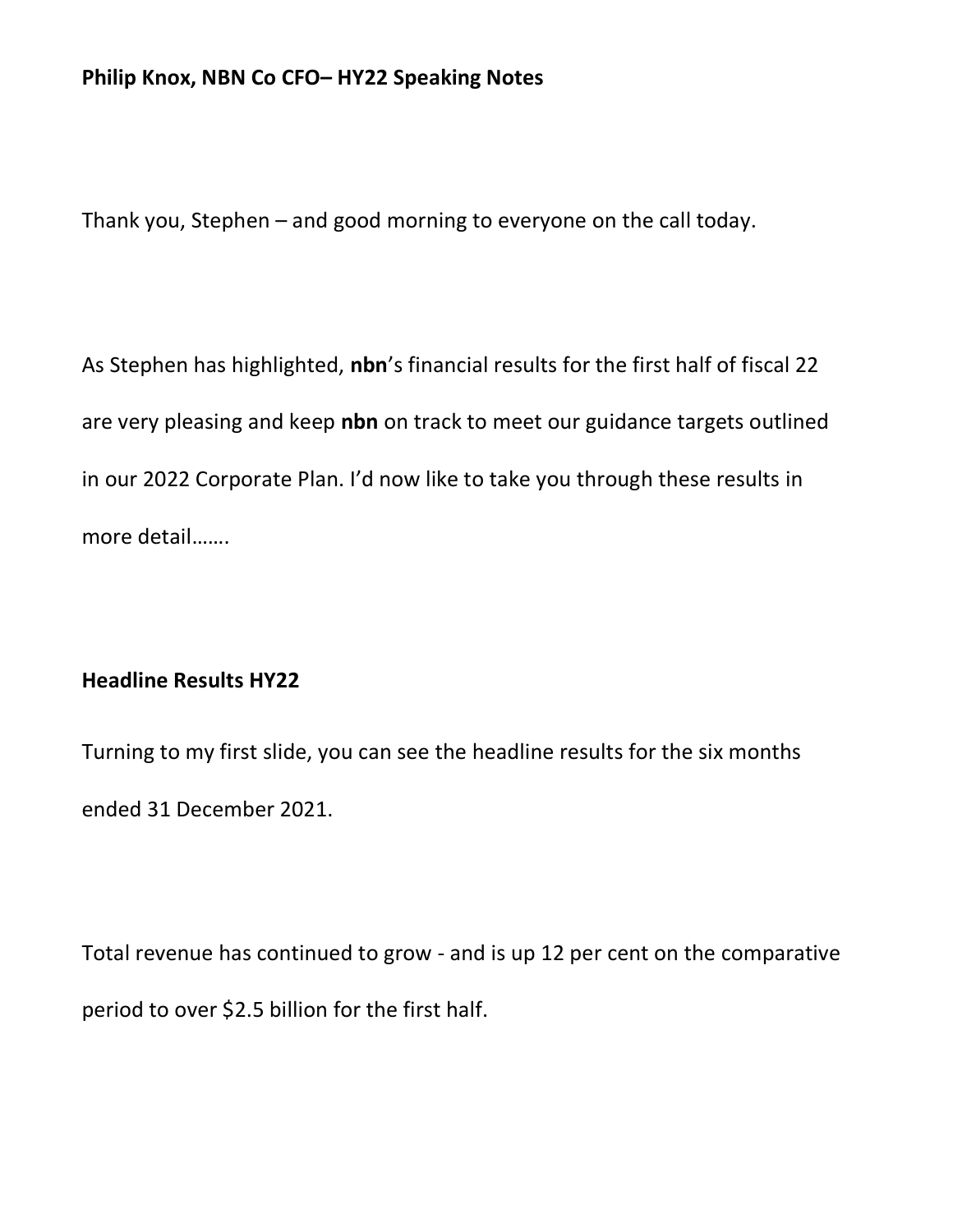This growth was primarily driven by the increase in our customer base with 8.4 million homes and businesses connected to the network at the end of December.

Our revenue growth, in combination with declining operating costs has led to nbn achieving a 32 per cent increase in our underlying performance metric of EBITDA before subscriber costs, which was \$1.63 billion for the first half of fiscal 22.

This strong operating result and the continuing decline in subscriber costs, as we move beyond the initial nbn<sup>™</sup> rollout, has led to a \$1.08 billion improvement in our EBITDA result – reaching \$1.5 billion for the period.

Capital expenditure for the half was \$1.16 billion, which was a decrease of 19 per cent compared to the prior comparative period.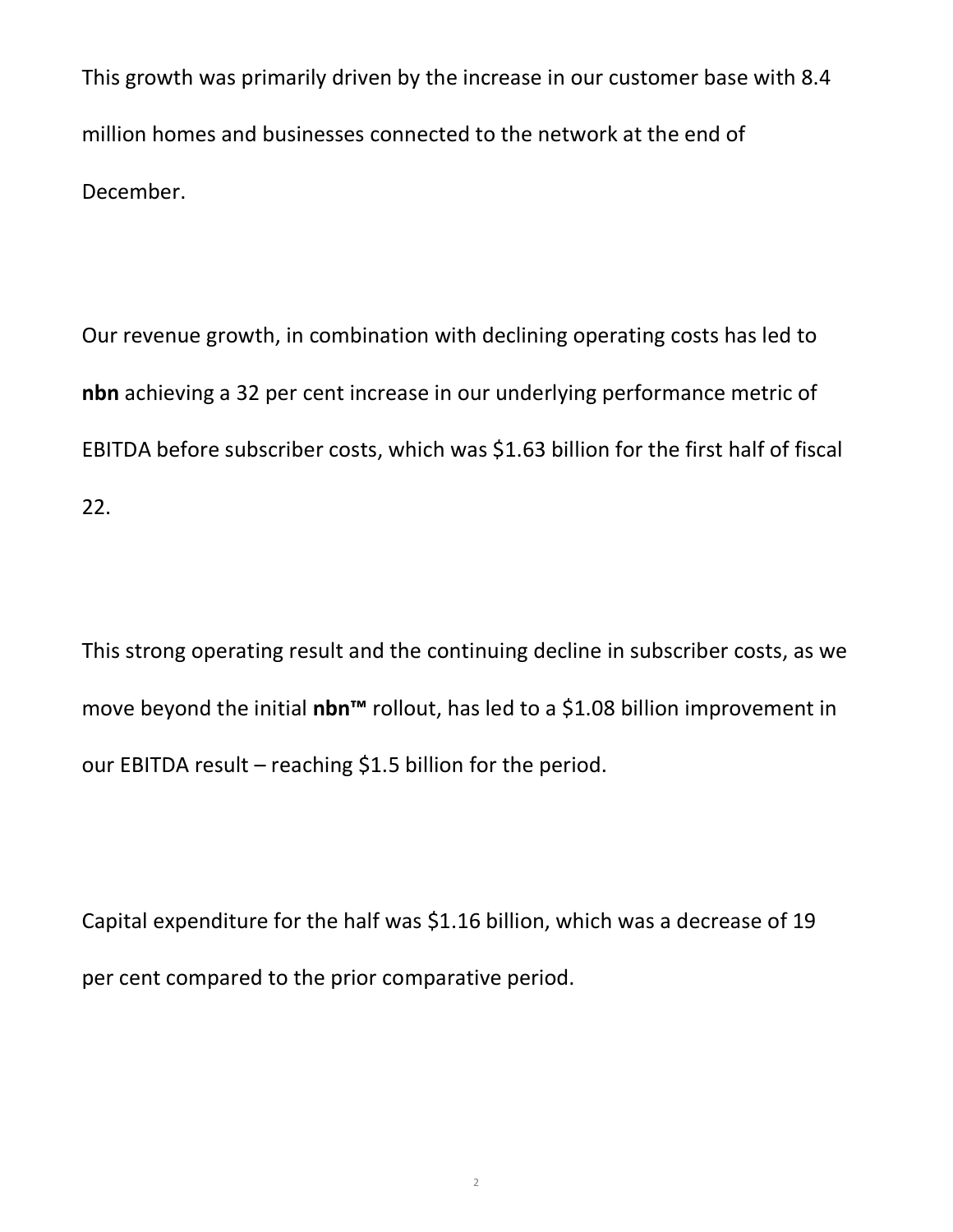In line with expectations our borrowings have increased by 4 per cent since the 30th of June to \$24.7 billion.

Borrowings have continued to fund ongoing operating activities and our \$4.5 billion network investment plan.

And I'll talk in more detail about our debt raising progress later in my presentation.

And finally, on the headline results, our operating cash flows excluding subscriber costs have increased by 27 per cent to over \$1.5 billion for the halfyear, as a result of the growth in EBITDA, effective working capital management and strong cash conversion.

## Revenue, customer base and speed tier mix

The next slide outlines the drivers of our revenue growth…..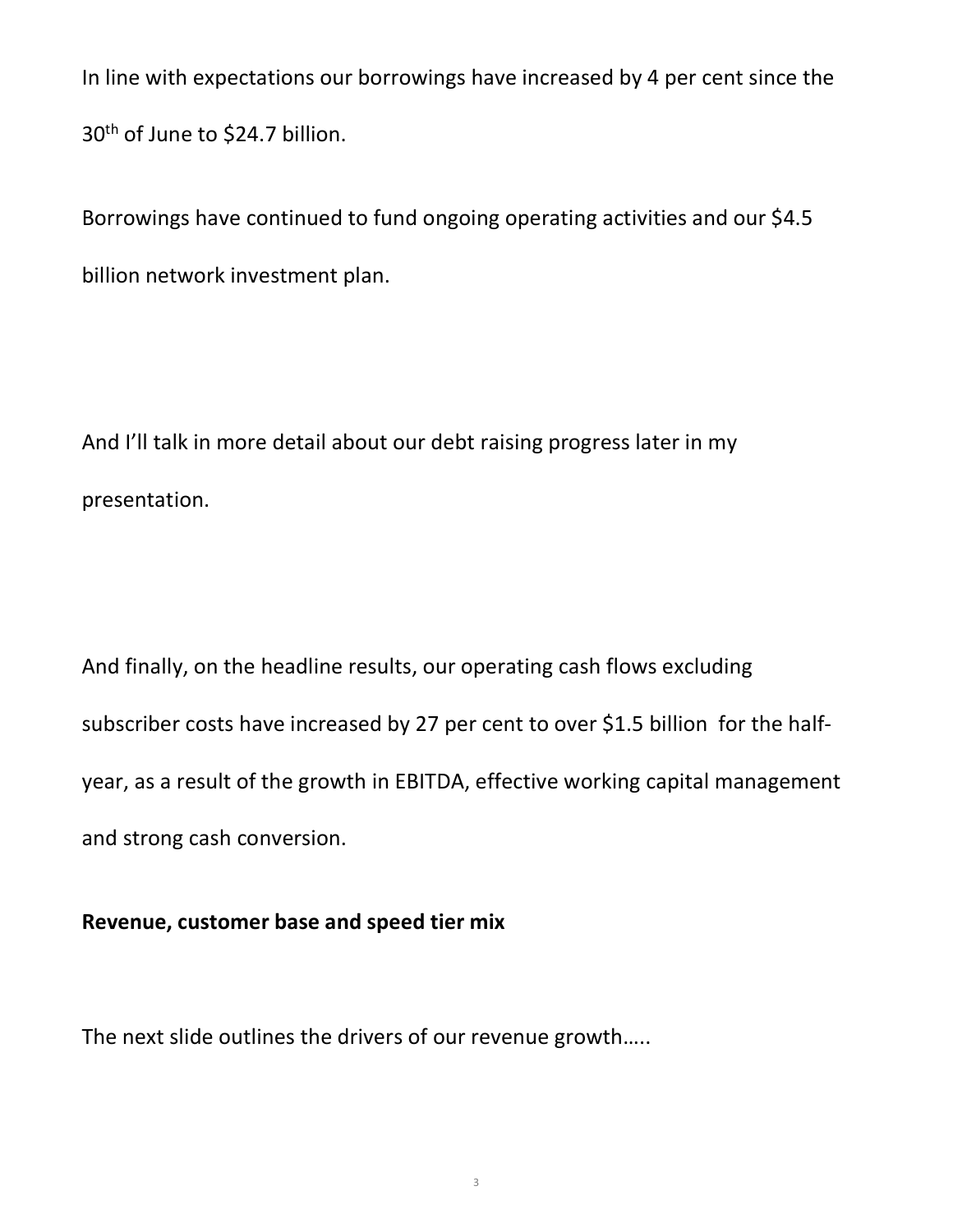As I previously mentioned, this growth is primarily driven by the increase in our customer base with approximately 460,000 additional homes and businesses connecting to the nbn<sup>™</sup> network over the past twelve months bringing the total number of premises activated on the network to 8.4 million at the end of December.

Further supporting the growth in revenue was a \$1 uplift in residential ARPU to \$46. This uplift in residential ARPU was driven by customer demand with more and more customers selecting or upgrading to higher speed tier plans. At the end of December, 76 per cent of customers were on a 50 Mbps or higher speed tier plan.

# Operating expenditure continues to decline

Now moving to operating expenses on the next slide ………………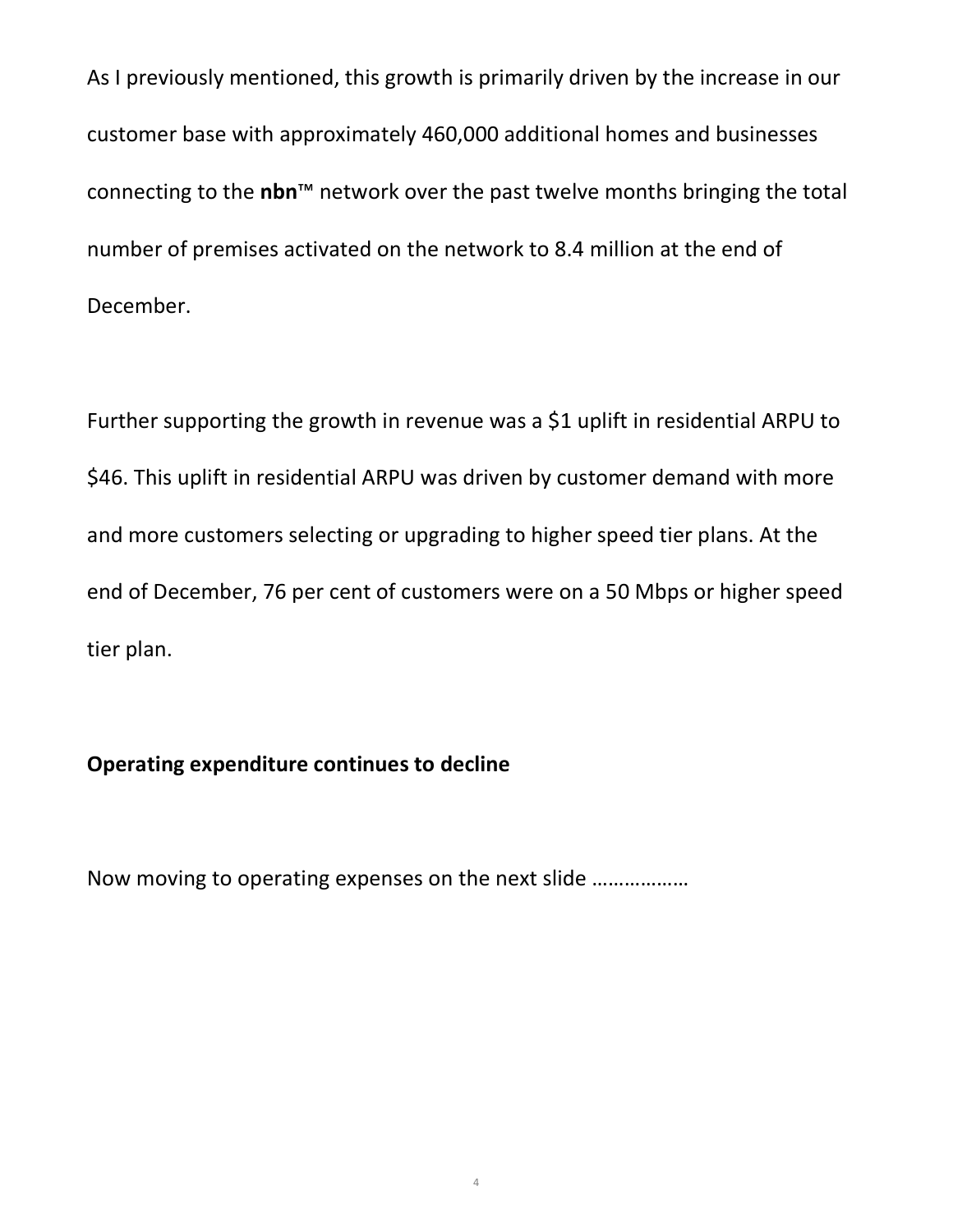I am very pleased to say that Operating expenses, excluding subscriber costs, have reduced by 11 per cent compared to the prior period to \$914 million for the half.

At the category level – Direct network costs grew by 10 per cent due to the expansion of the network footprint and the increase in our customer base.

Employee benefits expenses decreased by 28 per cent due to the reduction in FTEs following the completion of the initial build and our continued focus on maximising cost efficiencies through simplification and digitisation of internal operations.

Other expenses reduced by 7 per cent, also as a result of the ongoing focus on cost efficiency across the business.

In line with expectations, Subscriber costs have continued to decrease post the peak of disconnection and customer migration activity from legacy Telstra and Optus networks -and we continue to expect that these costs will cease in FY23.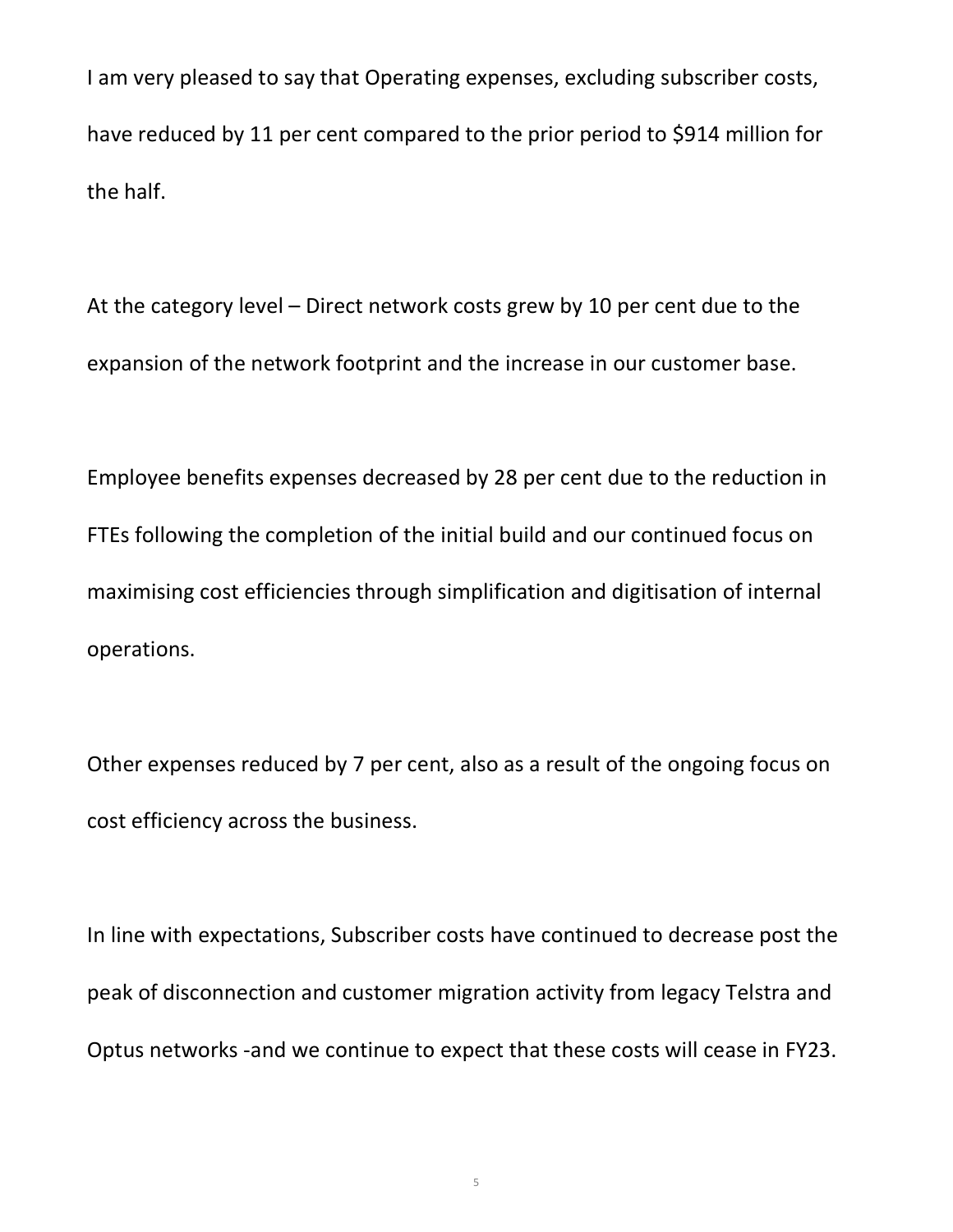### Continuing EBITDA momentum

Moving to EBITDA on the following slide……

The graphs on this slide illustrate the continued improvement and momentum in our EBITDA position over recent periods, with EBITDA reaching \$1.5 billion for the first half of fiscal 2022.

EBITDA before subscriber costs is equivalent to an "underlying EBITDA" result, as subscriber payments are a non-recurring expenditure.

We are very pleased with the underlying EBITDA result and the underlying EBITDA margin trajectory you can see on the top of the slide, which has continued to improve and was 65 per cent for the first half of fiscal 22.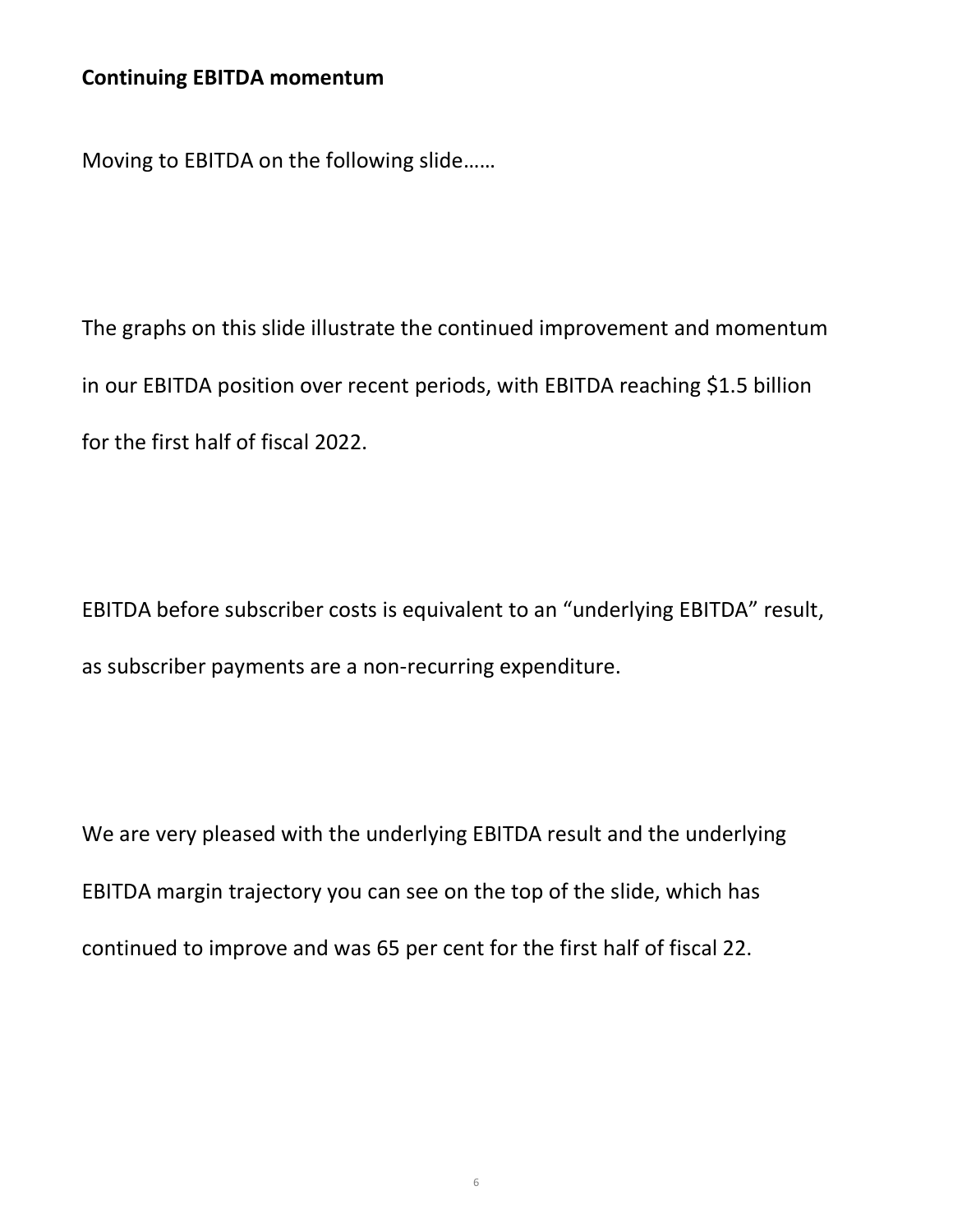The growth in these metrics is a key focus for the Company in order to fund our future network upgrade commitments as well as our debt and lease financing obligations.

## Capital Expenditure

Now turning to the next slide on capital expenditure…….

As I previously mentioned, capital expenditure for the period was \$1.16 billion , which has decreased in comparison to the first half of fiscal 21 by 19 per cent, predominantly due to the completion of capital works associated with the initial volume build and customer connections.

As I mentioned at our last results announcement, it is important to remember that capital investments will be required on an ongoing basis to ensure the network meets future customer demand.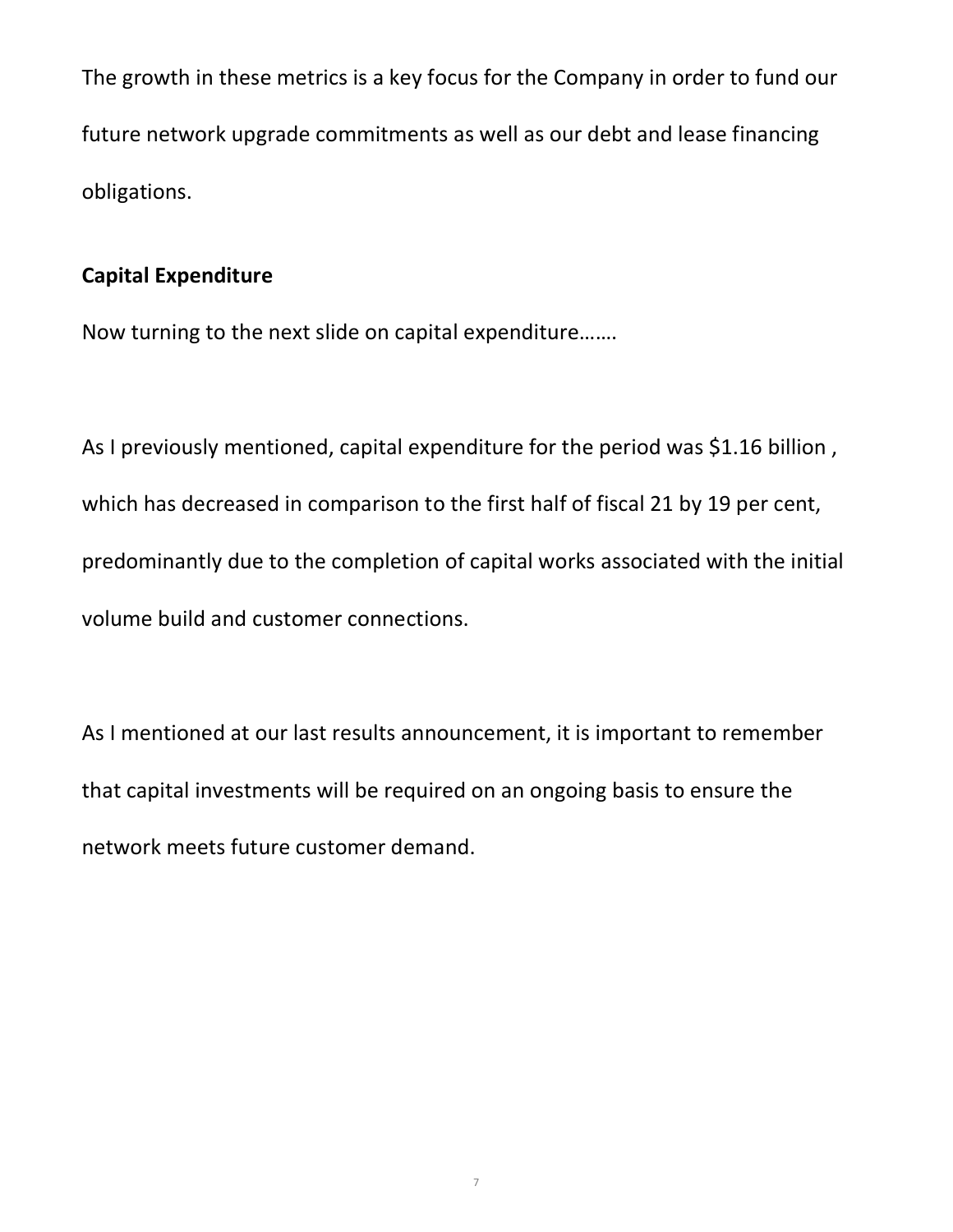So, while we have seen a decrease against the comparative period, our capex trajectory will fluctuate in future periods based upon the timing of our investments in the next evolution of the nbn™ network.

During the last six months, we have continued to invest on behalf of our customers with capital expenditure incurred for the following:

- Firstly, we have continued to execute our \$4.5 billion network investment plan as outlined in our Corporate Plan, which includes our commitment to ongoing investment in rural and regional Australia.
- In addition, working with our delivery partners we connected over 190,000 new customers to the network over the last six months and extended the reach of the network in support of new developments.
- We have also continued to invest in network capacity upgrades to meet the growing consumer demand for data and higher speed products.
- Investments in business grade products including Enterprise Ethernet services have also continued.
- And finally, investments in software development, network resilience and security capabilities are ongoing to ensure the delivery of secure operations.

8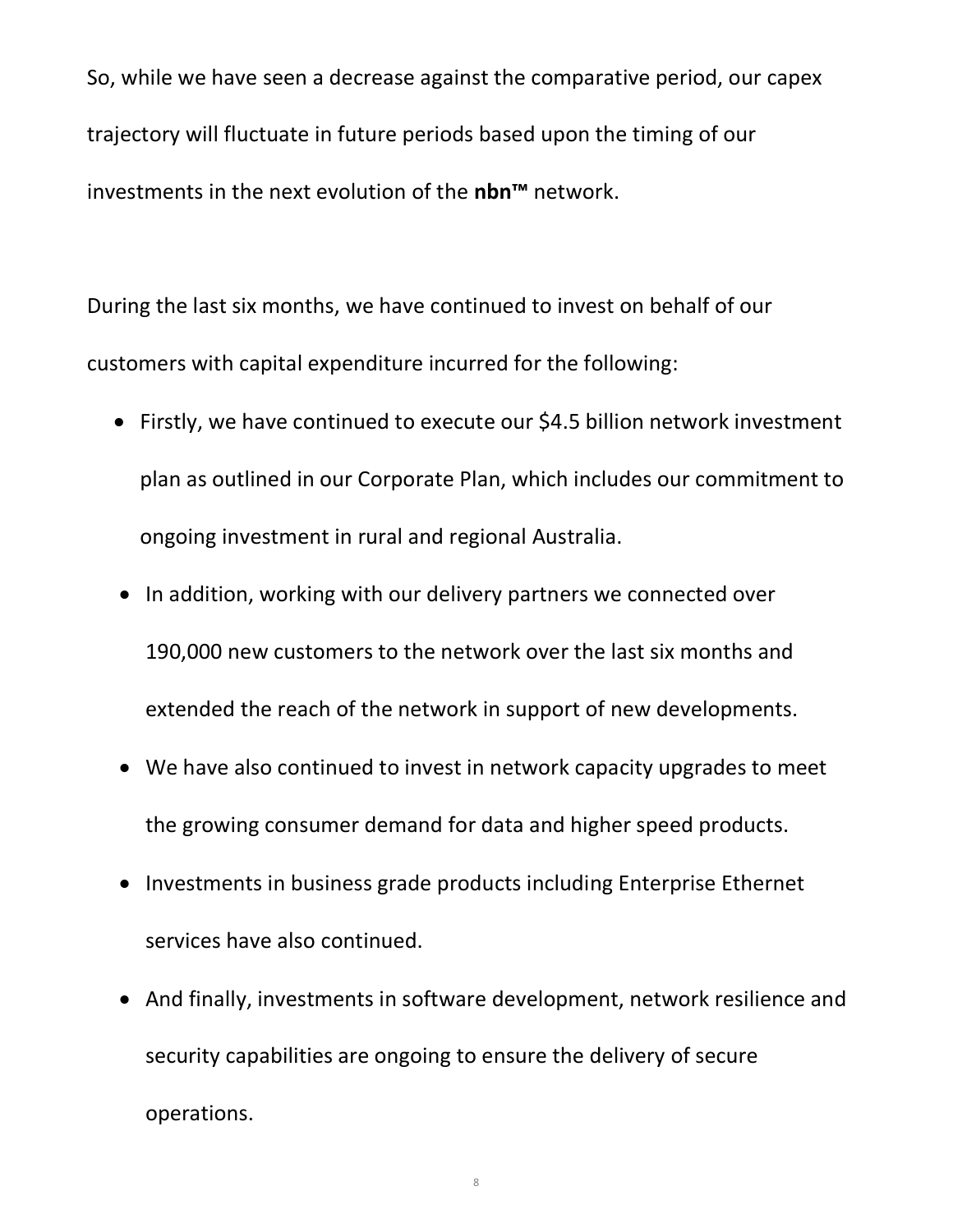#### Capital Summary

Now moving to our capital summary overview on the following slide.

Our capital management strategy remains focused on executing our financing strategy, which includes refinancing the Commonwealth loan by June 2024 and funding our network investment plan while maintaining a strong liquidity position.

At the end of December, the company had successfully raised \$19.8 billion from bank facilities and domestic and global capital market debt issuances, of which \$5.6 billion was raised during the last six months.

These successful debt raisings firmly establish nbn as one of the nation's largest corporate borrowers and continue to emphasise our growing maturity as an organisation and the confidence external lenders have in our operations, network and business model.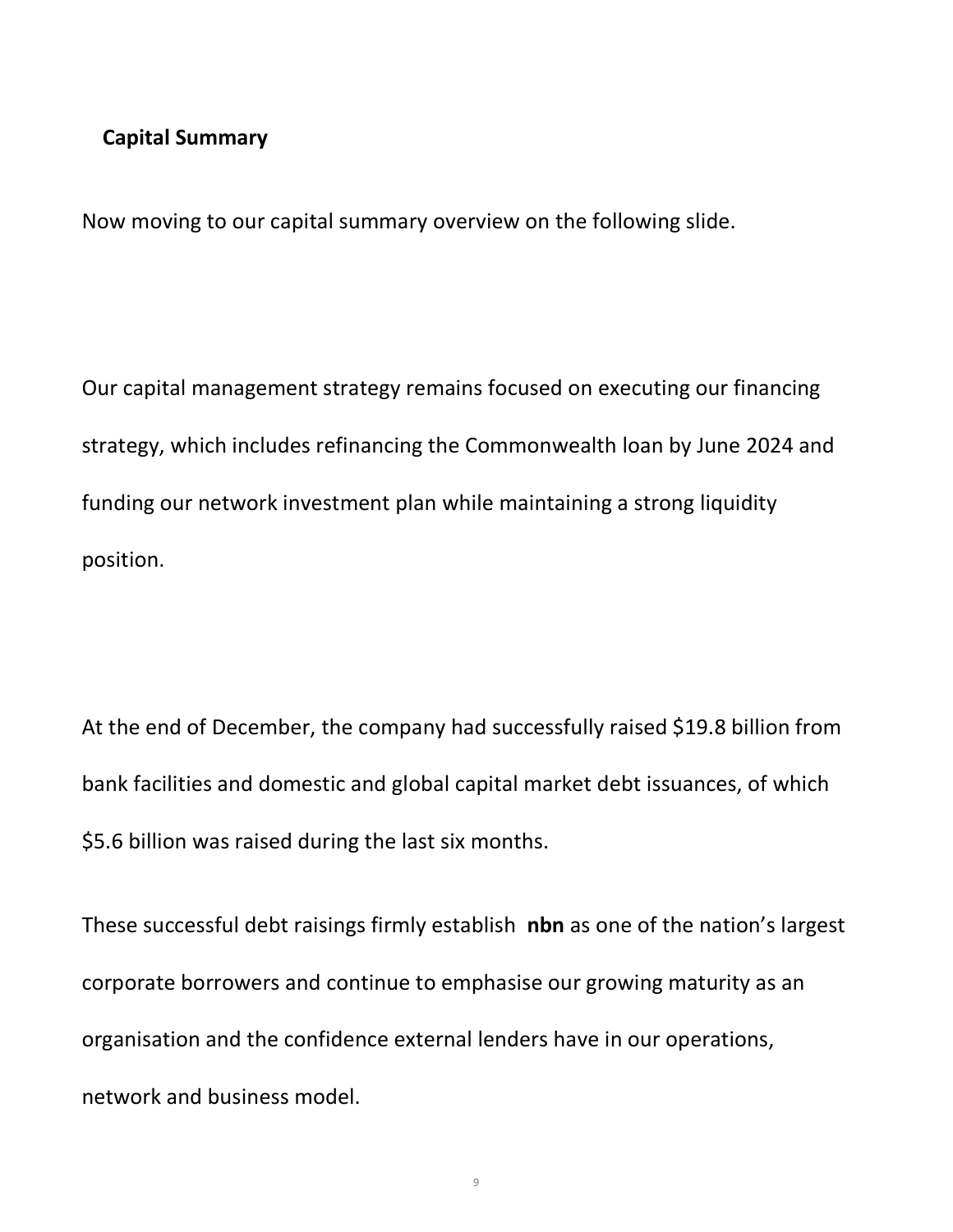These raisings have also enabled the Company to repay a further \$5.8 billion of the Commonwealth loan, reducing the outstanding balance to \$7.4 billion.

The Commonwealth loan attracts a fixed interest rate of 3.96 per cent, and the progressive refinancing of the Commonwealth loan via a more diverse range of funding sources has reduced the weighted average cost of drawn debt to 2.29 per cent from 2.79 per cent at June.

We look forward to welcoming new investors during the second half of fiscal 22 as we continue to raise debt from local and global capital markets.

## Strong cash conversion underpinning cash flow performance

On the next slide….. you can see a summary of our cash flows for the 6 months ended 31 December 2021.

Operating cash flows have continued to grow due to the combined effect of revenue growth, declining operating expenditure and strong cash conversion.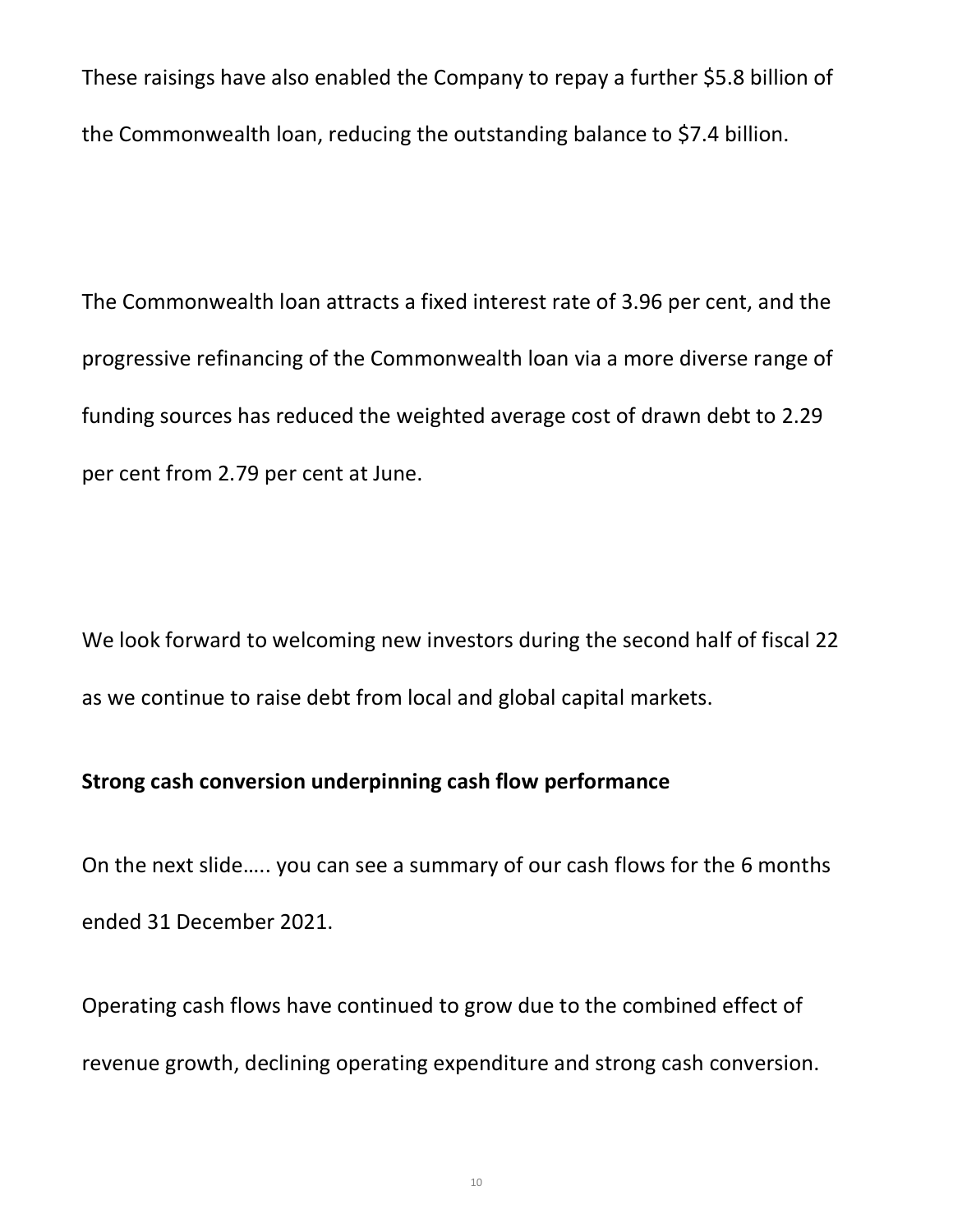The key call out on this slide is the 66 per cent improvement of our free cash flow result compared to the prior comparative period.

This growth is driven by the combination of higher operating cash flows and lower capital expenditure, as well as lower subscriber costs and interest payments.

#### HY22 Statutory results

Turning to my final slide…..you can see the statutory Profit or Loss statement for the half year, which is presented in accordance with statutory accounting principles.

I have already discussed revenue, expenses and EBITDA in greater detail in the preceding slides, but I would like to acknowledge the bottom line NPAT result.

The statutory net profit after tax or NPAT result for the first half of fiscal 22 was a loss of \$857 million, which is a 59 per cent improvement on the prior period loss of \$2.1 billion.